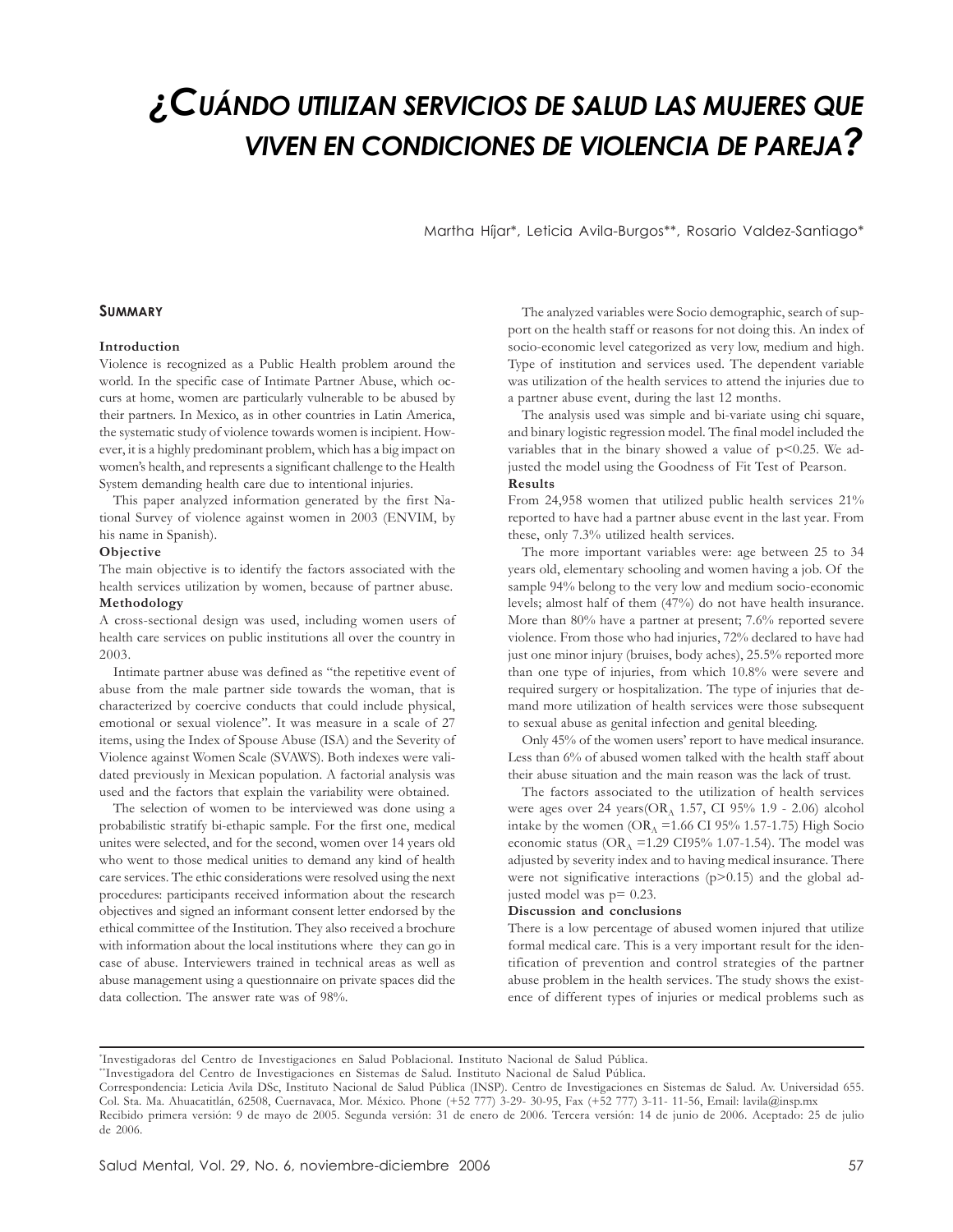genital infections and bleedings, fainting spells, body aches that provoked on one hand that women did not seek medical attention immediately and on the other that the health staff could not identify this kind of health problems with intimate partner abuse. There is a group of more vulnerable women who do not use health services to take care of the consequences of abuse, because they are uninsured. This inequality reveals that it is urgent to provide support services to poor women in the country.

The finding about the difficulty for battered women to report their injuries to the health staff because of their lack of trust, agrees with different studies that report the different obstacles found by abused women in facing the health services. The last situation reveals the obstacles to be solved for the NOM implementation too.

It is important to mention the study limitations related with the design utilized, and the selection bias due to the inclusion only of users of services. This situation leaves at one side women with less resources, who confront big obstacles for the utilization of health services, and at the other, women from high socioeconomic levels, who utilize private health services; therefore there is no accuracy the point out differences. The way in which the question about the utilization of health services was made, makes it difficult to know the number of times these were used. This variable must be explored in future studies.

The information generated by the ENVIM allows the Health Sector to define identification-attention strategies of battered women and provides information about the importance of training the health staff to generate trust among in partner-abused women.

**Key words:** Intentional injuries, Health services utilization, intimate partner abuse, National Survey, Mexico.

# **RESUMEN**

#### **Introducción**

La violencia que tiene lugar en el hogar presenta características muy especiales ya que se da fundamentalmente entre individuos que comparten relaciones de afecto mutuo en un espacio privado. En este sentido, los grupos más afectados son aquéllos con mayor vulnerabilidad física. Los estudios realizados en México no han dado cuenta sobre las características de las mujeres que, debido a la violencia por parte de su pareja, acuden a los servicios de salud en las instituciones públicas para recibir atención. El objetivo del presente artículo es analizar los factores asociados al uso que de dichos servicios hicieron las mujeres lesionadas, víctimas de su pareja, incluidas en la Encuesta Nacional de Violencia contra las Mujeres en México (ENVIM).

## **Metodología**

Estudio transversal realizado en mujeres de 15 años o más, que acudieron a los servicios de salud en instituciones públicas de México durante 2003. Se realizó un muestreo probabilístico bi-etápico. Primero se seleccionaron las instituciones de salud, y posteriormente las mujeres mayores de 14 años que emplearon los servicios de salud durante el periodo de estudio. Las consideraciones éticas incluyeron el dar información amplia a las mujeres seleccionadas sobre los objetivos del estudio y en pedirles que dieran su consentimiento por escrito. La tasa de respuesta fue de 98%.

Las variables analizadas fueron: sociodemográficas, de la pareja, la lesión física, el índice de severidad de violencia de pareja y la búsqueda de apoyo en el personal de salud. La variable dependiente se refirió a la utilización de servicios de salud para atender las lesiones resultantes del hecho violento. Se emplearon pruebas de chi<sup>2</sup> , regresión logística con intervalos de confianza al 95%. **Resultados**

De 24,958 usuarias entrevistadas, una de cada cinco refirió haber sufrido violencia de pareja. De éstas, 23% informó haber recibido lesiones y sólo una tercera parte acudió a los servicios de salud por este motivo. Las variables asociadas con la utilización de servicios de salud fueron: ser mayor de 24 años, tener acceso a la seguridad social (RMA 1.36, IC 1.14–1.61), severidad de la violencia (RMA 2, IC 1.89–2.12), pertenecer al estrato socioeconómico alto (RMA) 1.36, IC 1.07–1.76), frecuencia del consumo de alcohol en la mujer (RMA 1.66 IC 1.57–1.75) y el que la mujer pudiera decidir sobre el gasto del hogar ( $RM_A$  1.37, IC 1.09–1.66).

#### **Discusión y conclusiones**

El uso de los servicios de salud por mujeres que han sido lesionadas a consecuencia de la violencia de pareja es bajo y, en la mayoría de los casos, está supeditado a la gravedad de las lesiones físicas sufridas. A lo anterior se agrega que el personal de salud únicamente atiende la causa que motivó la demanda, y por su parte la usuaria no confía en éste. Todo lo anterior dificulta la detección y notificación de este problema, por lo que la aplicación de la Norma Oficial para la Atención Médica de la Violencia Familiar enfrenta serias limitaciones que obligan a buscar nuevas estrategias que rebasen el ámbito de los servicios de salud.

**Palabras clave**: Violencia de pareja, lesiones, utilización, servicios de salud, Encuesta Nacional, México.

## **INTRODUCCIÓN**

La magnitud de la violencia doméstica se refleja en el aumento de las tasas de mortalidad, morbilidad, discapacidad permanente, incapacidad temporal, desequilibrio emocional, ausentismo laboral (2, 11, 17) y además, en los daños psicológicos y el impacto social que ocasionan (14, 22). En el caso concreto de la violencia en el hogar, las mujeres constituyen uno de los grupos más afectados. La relación tan cercana entre agredidos y agresores (5, 6), se recrudece en el caso de las mujeres maltratadas por la pareja masculina.

Diversos estudios (2) señalan que las mujeres maltratadas por sus parejas tienen un mayor riesgo de ser victimizadas nuevamente en comparación de quienes son agredidas por desconocidos; ésta situación aunada a otros factores pone en evidencia el peso de las condiciones sociales en la violencia de pareja y su influencia en la utilización o no de los servicios de salud, para resolver las lesiones provocadas por ésta (20).

Con base a lo anterior, en el año 1999 se aprobó la Norma Oficial Mexicana denominada "Criterios para la Atención Médica de la Violencia Familiar NOM-190-SSA1–1999" (3).

Los estudios realizados en México hasta la fecha, no han dado cuenta de cuáles son las características de las mujeres que utilizan los servicios de salud para atender las lesiones recibidas a consecuencia de la violencia de

58 Salud Mental, Vol. 29, No. 6, noviembre-diciembre 2006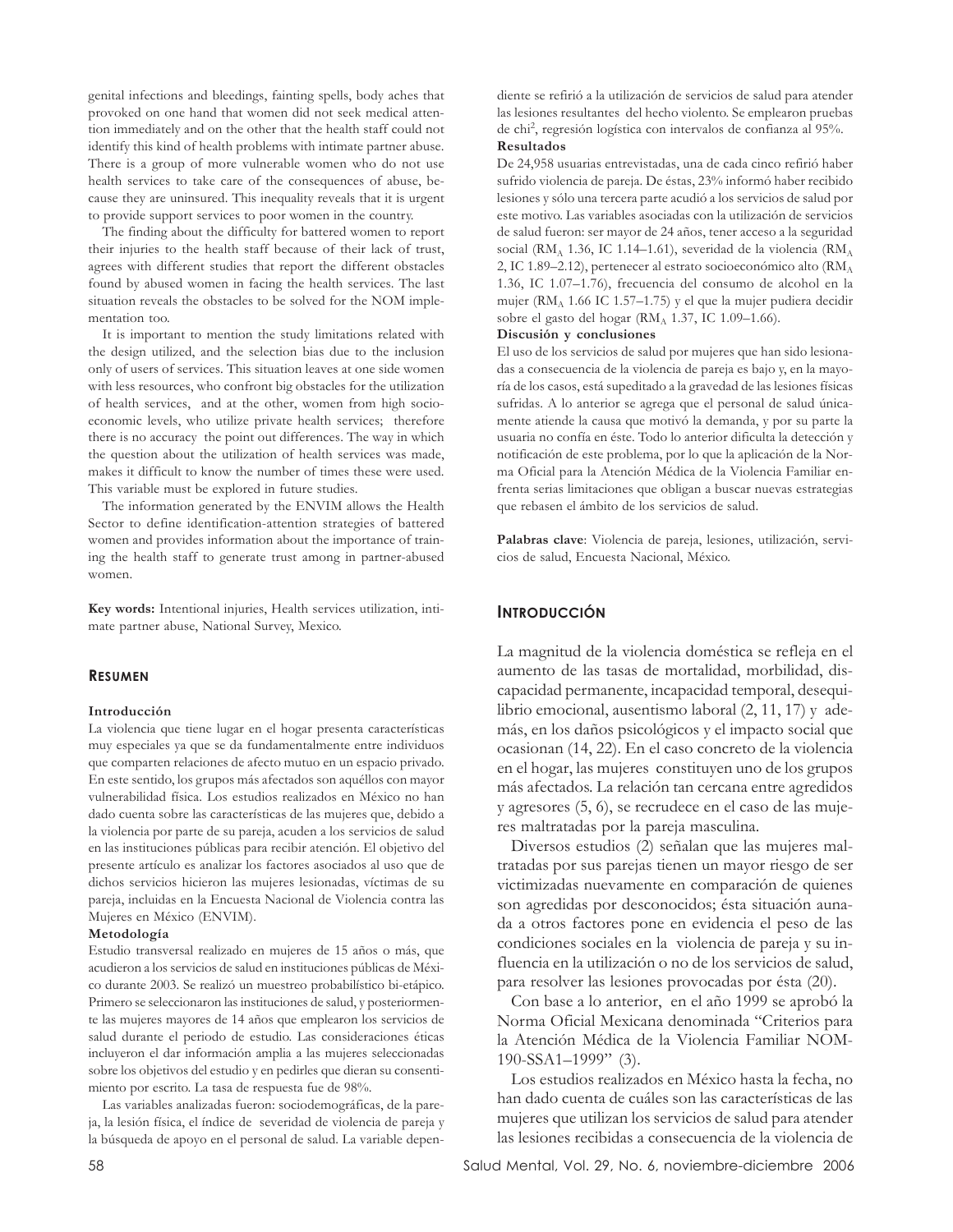pareja, en comparación con aquéllas que en las mismas condiciones, no lo hacen.

El objetivo del presente artículo fue analizar los factores asociados a la utilización de servicios públicos de salud en mujeres lesionadas a consecuencia de la violencia de pareja.

# **MATERIAL Y MÉTODOS**

El presente artículo se elaboró con base en la información generada por la Encuesta Nacional sobre Violencia contra las Mujeres (ENVIM). Se utilizó un diseño transversal y se llevó a cabo de noviembre 2002 a marzo del 2003 en los 32 estados del país.

La violencia contra la mujer se definió como: "*un patrón repetitivo de maltrato por parte de la pareja masculina hacia la mujer, caracterizado por una serie de conductas coercitivas que pueden incluir violencia física, emocional o sexual*".

Para la medición de la violencia de pareja se diseñó una escala de 27 reactivos (23). Esta escala explora los distintos tipos de violencia: psicológica o emocional, sexual y física. Se utilizó el Análisis Factorial para determinar el origen y agrupamiento de los reactivos, y se obtuvieron cuatro factores que explicaron 62.3% de la varianza. La confiabilidad se determinó empleando el Alpha de Cronbach, que documentó una consistencia de 0.99. Con la combinación lineal de estos factores se construyó el Indice de Severidad de Violencia de Pareja (ISVP) que se categorizó en: 1) No violencia; 2) media ± DS violencia no severa; 3) media más valores por arriba de 1 DS como violencia severa (24).

#### *Selección de las mujeres entrevistadas*

Se realizó un muestreo probabilístico estratificado bietápico. En la primera etapa, se seleccionaron unidades médicas con probabilidad proporcional acorde al tamaño por tipo de institución. En la segunda, se utilizó un muestreo sistemático para la selección de mujeres mayores de 14 años usuarias de servicios de salud. Las consideraciones éticas se resolvieron informando a las mujeres seleccionadas sobre los objetivos del estudio y a quienes aceptaron participar, se les solicitó otorgar su consentimiento por escrito, y se les garantizó la confidencialidad de la información. La tasa de respuesta fue de 98%.

Las variables analizadas fueron las siguientes: 1)Relacionadas con la usuaria: edad y sexo; escolaridad, actividad laboral e ingreso económico en los 15 días previos a la entrevista, acceso a los servicios de salud de la seguridad social, condición civil y capacidad para decidir sobre el gasto en el hogar. Asimismo se incluyó el consumo de alcohol tanto de la mujer como de su pareja. 2) Búsqueda de apoyo en el personal de salud. 3) Tipo de institución que proporcionó la atención (Seguridad social o abierta)<sup>1</sup>.

Se generó un índice de estrato socioeconómico (16) empleando una combinación lineal de cuatro variables: promedio de escolaridad relativa de los integrantes del hogar, el trabajo de más alto nivel (en términos de ingreso) en el hogar, el número de electrodomésticos, y la ausencia de hacinamiento<sup>2</sup>.

El índice se categorizó como bajo, medio y alto.

La Variable dependiente se definió como la utilización de servicios de salud para atender alguna de las lesiones provocadas por violencia de pareja**.** Un ejemplo de cómo se exploró es el siguiente: ¿*A consecuencia del maltrato que sufrió en los últimos doce meses, usted presentó moretones*? En el caso de una respuesta afirmativa se preguntaba a la entrevistada si había acudido a alguna institución de salud para atenderse esa lesión. Estas preguntas se hicieron respecto a trece diferentes tipos de lesiones y la forma en que se estructuraron permitió identificar además el tipo de lesión y su gravedad. Esta última se definió a partir del tipo de servicio de salud que se requirió para atender la lesión.

Se realizó un análisis bi-variado utilizando chi cuadrada y regresión logística y, multivariado, empleando regresión logística binaria. El modelo final incluyó las variables que en el análisis bivariado mostraron un valor de p<0.25 (7). Después de fijar los efectos principales, se probaron las interacciones y se sostuvieron en el modelo final solamente si el valor era de p<0.15. El ajuste global del modelo se verificó con la prueba de bondad de ajuste de Pearson, y se le consideró adecuado si el valor era de p>0.10. Los paquetes estadísticos empleados fueron SPSS 10 (12) y STATA 8.2® (21). Tanto para el bivariado como para el multivariado, los intervalos de confianza se calcularon con errores estándar sólidosos. Como los datos observados correspondían a mujeres que contaban con la cobertura de parte de una determinada institución, las observaciones dentro del cluster están correlacionadas mientras que las observaciones entre los cluster, no lo están (26).

# **RESULTADOS**

Se obtuvo información de 24,958 usuarias de servicios de salud de instituciones públicas que refirieron tener pareja o haberla tenido en el último año. Una de cada cinco indicó haber sufrido algún tipo de violencia por parte de su pareja; de éstas, sólo 7.3% acudió a

<sup>1</sup> La seguridad social da cobertura al 60.1% de la población y los servicios de salud de Ministerio al 34% Secretaría de Salud (8, 10). 2 Se considera hacinamiento cuando existe 2.5 habitantes o más por dormitorio.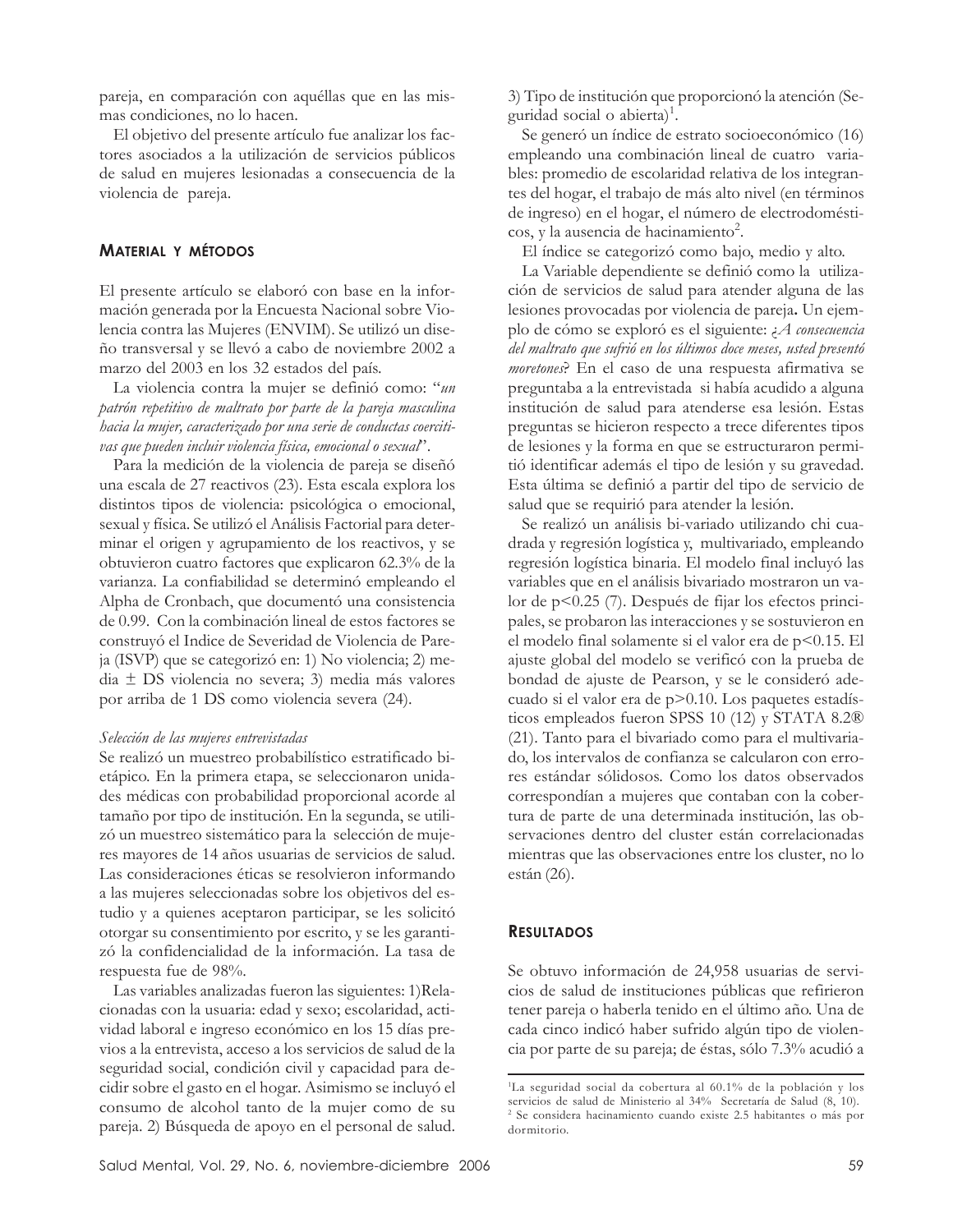

**Fig. 1.** Proporción de mujeres maltratadas, mujeres con consecuencias en su salud, y utilización de servicios de salud.

los servicios de salud para atenderse de lesiones intencionales (figura 1).

En el cuadro 1 se presentan las principales características socioeconómicas de 1,264 mujeres que presentaron alguna lesión debido a la violencia por parte de su pareja; cabe destacar los factores siguientes: edad de entre 25 y 34 años, nivel de estudios de primaria; otras que trabajan fuera del hogar. Más de 80% son casadas o viven en unión libre, poco más de 90% no consumen alcohol o lo hacen de manera ocasional. Un 94% pertenece a los estratos bajo y medio y cerca de la mitad (47%) no tienen acceso a los servicios de la seguridad social; más de dos terceras partes (76%) son víctimas de violencia severa. Aproximadamente la mitad de ellas refiere tener la capacidad para decidir sobre el gasto del hogar.

El 71.7% del total de mujeres de este grupo(n=1264), refirió haber sufrido en una sola ocasión alguna lesión leve (moretones, dolores en el cuerpo, etc.). Sin embargo, 28.3% señaló presentar la combinación de más de un tipo de lesión; de este porcentaje 10.8% manifestó haber sufrido lesiones severas que requirieron cirugía y hospitalización.

En el cuadro 2, se observa que las mujeres que presentaban lesiones físicas visibles o que requerían algún procedimiento médico como sutura de heridas, reducción de fracturas o atención por quemaduras, fueron las que más utilizaron los servicios de salud. Llama la atención, no obstante, que 18% de las mujeres que tuvieron alguna fractura no utilizaron dichos servicios. Los síntomas generales como desmayos y pérdida de la función de alguna parte del cuerpo fueron los que se asociaron con una mayor demanda de atención. En 16% (n=61) de las mujeres que utilizaron servicios de salud, la lesión fue grave (cuadro 2). Como consecuencia de la violencia sexual, las causas que exigieron mayor atención fueron las infecciones genitales y el sangrado transvaginal.

De las mujeres que acudieron a los servicios de salud para atenderse, 45% lo hizo preferentemente en instituciones de la seguridad social.

Respecto a la búsqueda de apoyo en el personal de salud, solamente 5.9% (n=311) de las mujeres que en el último año han sido maltratadas por su pareja habló con el personal de salud sobre su situación de maltrato. Las principales razones para no hacerlo fueron: falta de confianza (50.4%), pena o vergüenza (31.7%), porque es algo muy privado (18.3%) o percibir que el personal de salud dispone de poco tiempo (9%).

En el cuadro 3 se presentan los factores asociados a la utilización de servicios de salud para la atención de las lesiones, con RM crudas; destacan entre esto edad mayor de 24 años, tener una actividad remunerada, contar con acceso a los servicios de seguridad social, consumir alcohol más de una vez al mes, pertenecer al estrato socioeconómico alto, ser objeto de violencia severa y que la mujer tenga capacidad de decidir sobre el gasto de la casa.

En el cuadro 4 se presentan las variables que aparecen en el modelo de regresión multivariado ajustado por violencia severa y el tener acceso a la seguridad social fueron significativas: Edad entre 25 y 34 años ( $\text{RM}_A$ 1.57, IC 95% 1.9-2.06), 35 a 44 (RM<sub>A</sub> 1.44, IC 95% 1.19–1.7), 45 a 54 años ( $RM_A$ =1.64 IC 95% 1.23-2.19) y 55 años y más (RM<sub>A</sub>=1.18 IC 95% 1.06-1.33). Consumo de alcohol en la mujer ( $\text{RM}_A$ =1.66 IC 95% 1.57-1.75); estrato socioeconómico alto y la capacidad de la mujer de decidir sobre el gasto  $\rm (RM_A=1.29 \,\rm IC\,\,95\%$ 1.07-1.54). Ninguna de las interacciones resultó ser significativa (p>0.15). El ajuste global del modelo fue adecuado (bondad de ajuste p=0.23).

# **DISCUSIÓN**

Uno de los hallazgos importantes de este análisis fue identificar el bajo porcentaje de mujeres maltratadas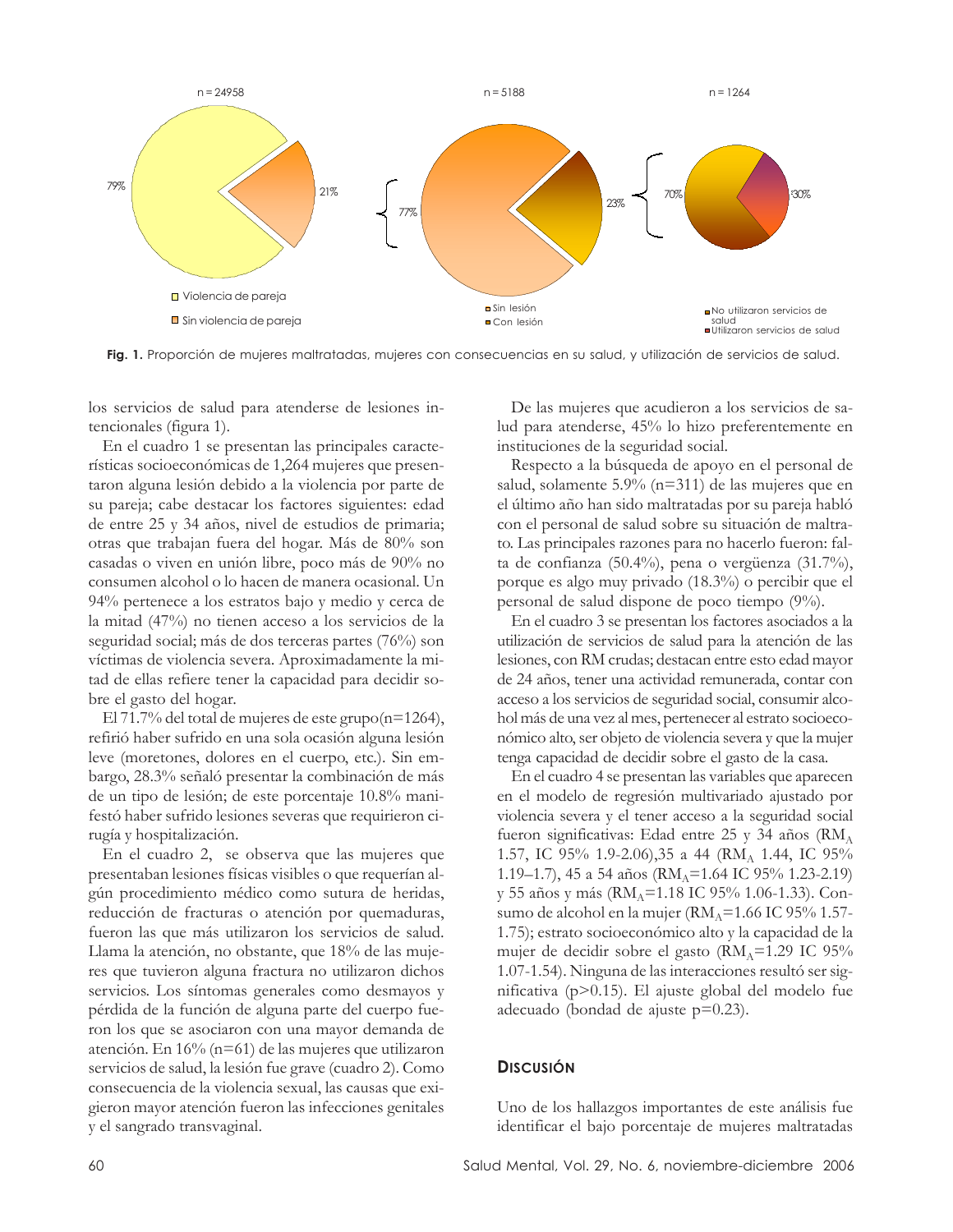| Variables                                                          |     | No utilizó | Sí utilizó |       |  |
|--------------------------------------------------------------------|-----|------------|------------|-------|--|
|                                                                    | n   | $\%$       | n          | $\%$  |  |
| Edad años*                                                         |     |            |            |       |  |
| 55 y más                                                           | 40  | 4.6        | 17         | 4.4   |  |
| 45 a 54                                                            | 96  | 10.9       | 52         | 13.6  |  |
| $350$ 44                                                           | 213 | 24.2       | 100        | 26.1  |  |
| 25a34                                                              | 307 | 34.8       | 147        | 38.4  |  |
| 15a24                                                              | 225 | 25.5       | 67         | 17.5  |  |
| <b>Totales</b>                                                     | 881 | 100.0      | 383        | 100.0 |  |
| Escolaridad                                                        |     |            |            |       |  |
| Analfabeta                                                         | 94  | 10.4       | 38         | 9.9   |  |
| Primaria                                                           | 383 | 43.5       | 166        | 43.3  |  |
| Secundaria                                                         | 256 | 29.1       | 103        | 26.9  |  |
| Preparatoria y más                                                 | 113 | 12.8       | 58         | 33.9  |  |
| Licenciatura y más                                                 | 35  | 4.0        | 18         | 4.7   |  |
| <b>Totales</b>                                                     | 881 | 100.0      | 383        | 100.0 |  |
| Actividad laboral*                                                 |     |            |            |       |  |
| No trabaja fuera del hogar                                         | 417 | 47.3       | 157        | 41.1  |  |
| Trabaja fuera del hogar                                            | 465 | 52.7       | 225        | 58.9  |  |
| <b>Totales</b>                                                     | 881 | 100.0      | 382        | 100.0 |  |
| Condición civil*                                                   |     |            |            |       |  |
| Separada, divorciada o viuda                                       | 122 | 13.8       | 71         | 18.5  |  |
| Unión libre                                                        | 245 | 27.8       | 82         | 21.4  |  |
| Casada                                                             | 487 | 55.3       | 217        | 56.7  |  |
| Soltera                                                            | 27  | 3.1        | 13         | 3.4   |  |
| <b>Totales</b>                                                     | 881 | 100.0      | 383        | 100.0 |  |
| Consumo de alcohol*                                                |     |            |            |       |  |
| Más de una vez al mes                                              | 46  | 5.3        | 33         | 8.7   |  |
| Ocasionalmente                                                     | 455 | 52.4       | 203        | 53.3  |  |
| No ingiere alcohol                                                 | 368 | 42.3       | 145        | 38.0  |  |
| <b>Totales</b>                                                     | 869 | 100.0      | 381        | 100.0 |  |
|                                                                    |     |            |            |       |  |
| Estrato socioeconómico**                                           |     |            |            |       |  |
| Bajo                                                               | 456 | 51.8       | 189        | 49.3  |  |
| Medio<br>Alto                                                      | 414 | 47.0       | 182        | 47.5  |  |
|                                                                    | 11  | 1.2        | 12<br>383  | 3.2   |  |
| <b>Totales</b>                                                     | 881 | 100.0      |            | 100.0 |  |
| Capacidad de la entrevistada para decidir cómo se gasta el dinero* |     |            |            |       |  |
| No                                                                 | 464 | 52.7       | 176        | 45.9  |  |
| Sí                                                                 | 417 | 47.3       | 207        | 54.1  |  |
| <b>Totales</b>                                                     | 881 | 100.0      | 383        | 100.0 |  |
| Ser derechohabiente*                                               |     |            |            |       |  |
| Sin seguridad social                                               | 499 | 56.6       | 180        | 47.5  |  |
| Seguridad social                                                   | 382 | 43.4       | 201        | 52.5  |  |
| <b>Totales</b>                                                     | 881 | 100.0      | 383        | 100.0 |  |
| Severidad de la violencia de pareja                                |     |            |            |       |  |
| Violencia severa                                                   | 654 | 75.8       | 324        | 86.6  |  |
| Violencia no severa                                                | 209 | 24.2       | 50         | 13.4  |  |
| <b>Totales</b>                                                     | 863 | 100.0      | 374        | 100.0 |  |
| Consumo de alcohol de la pareja                                    |     |            |            |       |  |
| Todos o casi todos los días                                        | 139 | 16.5       | 74         | 20.4  |  |
| 1 a 3 yeces a la semana                                            | 230 | 27.3       | 94         | 25.9  |  |
| 1 a 3 yeces al mes                                                 | 143 | 17.0       | 61         | 16.8  |  |
| Ocasionalmente                                                     | 270 | 32.0       | 130        | 28.4  |  |
| No toma                                                            | 60  | 7.0        | 31         | 8.5   |  |
| <b>Totales</b>                                                     | 843 | 100.0      | 380        | 100.0 |  |

**CUADRO 1. Características de las mujeres que sufren violencia de pareja y utilización de servicios de salud para la atención de sus lesiones, ENVIM 2003**

 $* p < .05, **> .05, p < .1$ 

por la pareja que solicitan servicio médico formal para la atención de sus lesiones. En la mayoría de los estudios realizados en nuestro país solamente se ha analizado a esta proporción de mujeres, y aunque en éstos se ha señalado que tal proporción es sólo la punta del iceberg (4, 19) el documentarlos a través de la encuesta es de gran valor. Otro hallazgo ha sido la identificación de que existen, además de las lesiones físicas, diferentes tipos de consecuencias para la salud, tales como infecciones y sangrados vaginales, desmayos, dolores en el cuerpo. Estos no llevan a una atención inmediata, sino a una demanda mediata o tardía de los servicios de salud, y además no pueden ser reconocidos por el personal de salud como resultado de la violencia de pareja. Este tipo de consecuencias en la salud, ha sido poco estudiado (1).

Encontrar que tanto la condición de trabajo, el tener derecho a los servicios públicos y que las mujeres tengan un nivel de decisión mayor en la vida cotidiana, se relacionen con un mayor uso de servicios de salud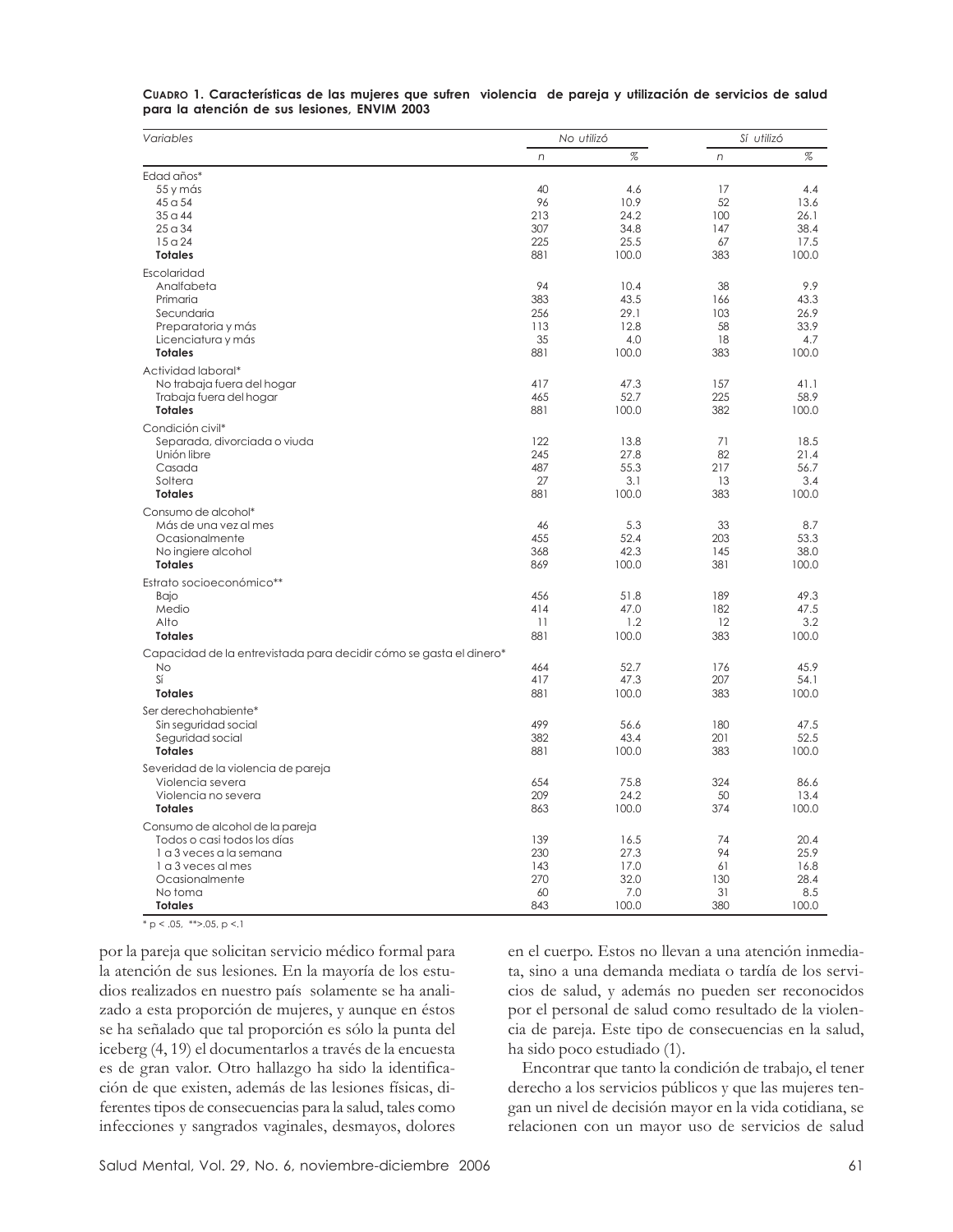| Variables                                   |     | No utilizó | Sí utilizó |      |  |
|---------------------------------------------|-----|------------|------------|------|--|
|                                             | n   | $\%$       | n          | %    |  |
| Tipo de lesión*                             |     |            |            |      |  |
| Moretones                                   | 815 | 71.4       | 327        | 28.6 |  |
| Heridas punzocortantes                      | 23  | 25.8       | 66         | 74.2 |  |
| Fracturas                                   | 16  | 18.2       | 72         | 81.8 |  |
| Pérdida de dientes                          | 14  | 27.5       | 37         | 72.5 |  |
| Quemaduras                                  | 9   | 33.3       | 18         | 66.7 |  |
| Síntomas generales*                         |     |            |            |      |  |
| Desmayos                                    | 59  | 37.6       | 98         | 62.4 |  |
| Dolores en el cuerpo                        | 460 | 63.0       | 270        | 37.0 |  |
| Pérdida de uso o función de alguna          |     |            |            |      |  |
| parte del cuerpo                            | 18  | 34.6       | 34         | 65.4 |  |
| Patología asociada a violencia sexual*      |     |            |            |      |  |
| Daños post, relaciones sexuales             | 78  | 40.6       | 114        | 59.4 |  |
| Sangrado transvaginal                       | 50  | 35.2       | 92         | 64.8 |  |
| Infección genital                           | 50  | 30.3       | 115        | 69.7 |  |
| Severidad de la lesión                      |     |            |            |      |  |
| No severa                                   | 877 | 73.1       | 321        | 26.8 |  |
| Severa                                      | 4   | 6.2        | 61         | 93.8 |  |
| Institución de preferencia para la atención |     |            |            |      |  |
| Instituto Mexicano del Seguro Social        |     |            | 116        | 30.3 |  |
| Instituto Seguridad y Servicio Social       |     |            | 56         | 14.6 |  |
| Secretaría de Salud                         |     |            | 149        | 39.0 |  |
| Privados                                    |     |            | 61         | 15.9 |  |

**CUADRO 2. Consecuencias de la violencia de pareja en la salud y utilización de servicios de salud, ENVIM 2003**

\* Las categorías no son excluyentes, 28.3% de las mujeres indicó más de un síntoma o patología.

formales por parte de las mujeres maltratadas, sugiere la existencia de un sector de la población que resuelve por medios propios su problema. Revela, asimismo, que hay un grupo más desprotegido que enfrenta en

condiciones de inequidad las consecuencias de la violencia de pareja. Estos resultados señalan, una vez más, las diferencias en el nivel de la toma del poder de las mujeres, aún en el contexto de la violencia de pareja.

|           | Cuapro 3. Factores asociados a la utilización de servicios de salud debido a violencia |  |  |  |  |  |
|-----------|----------------------------------------------------------------------------------------|--|--|--|--|--|
| de pareja |                                                                                        |  |  |  |  |  |

| Variables                                      | <b>RM Cruda</b> | Sig   | IC 95%        |
|------------------------------------------------|-----------------|-------|---------------|
| Socio-demográficos de la mujer                 |                 |       |               |
| Edad (años)                                    |                 |       |               |
| 15a24                                          | $1^+$           |       |               |
| 25a34                                          | 1.56            | 0.02  | $1.07 - 2.28$ |
| $35q$ 44                                       | 1.45            | 0.00  | $1.23 - 1.7$  |
| $45 \alpha 54$                                 | 1.68            | 0.03  | $1.05 - 2.67$ |
| 55 y más                                       | 1.24            | 0.00  | $1.07 - 1.43$ |
| Actividad laboral                              |                 |       |               |
| No trabaja fuera del hogar                     | $1^+$           |       |               |
| Trabaja fuera del hogar                        | 1.25            | 0.005 | $1.07 - 1.46$ |
| Consumo de alcohol                             |                 |       |               |
| No ingiere alcohol                             | $1+$            |       |               |
| Ocasionalmente                                 | 1.04            | 0.47  | $0.93 - 1.74$ |
| Más de una vez al mes                          | 1.65            | 0.00  | $1.42 - 1.92$ |
| Condición de aseguramiento                     |                 |       |               |
| Sin acceso a la seguridad social               | $1^+$           |       |               |
| Con acceso a la seguridad social               | 1.4             | 0.00  | $1.05 - 1.88$ |
| Estrato socioeconómico                         |                 |       |               |
| <b>Bajo</b>                                    | $1+$            |       |               |
| Medio                                          | 1.03            | 0.36  | $0.96 - 1.11$ |
| Alto                                           | 2.11            | 0.00  | $1.87 - 2.39$ |
| Percepción de roles                            |                 |       |               |
| La entrevistada decide cómo se gasta el dinero |                 |       |               |
| <b>No</b>                                      | $1^+$           |       |               |
| Sí                                             | 1.21            | 0.003 | $1.06 - 1.37$ |
| Relacionadas con la violencia                  |                 |       |               |
| Gravedad de la lesión                          |                 |       |               |
| No grave                                       | $1+$            |       |               |
| Moderada                                       | 41.53           | 0.00  | $15.2 - 113$  |
| Violencia de pareja                            |                 |       |               |
| Leve                                           | $1+$            |       |               |
| Severa                                         | 3.08            | 0.00  | $2.84 - 3.34$ |

+Categoría de referencia.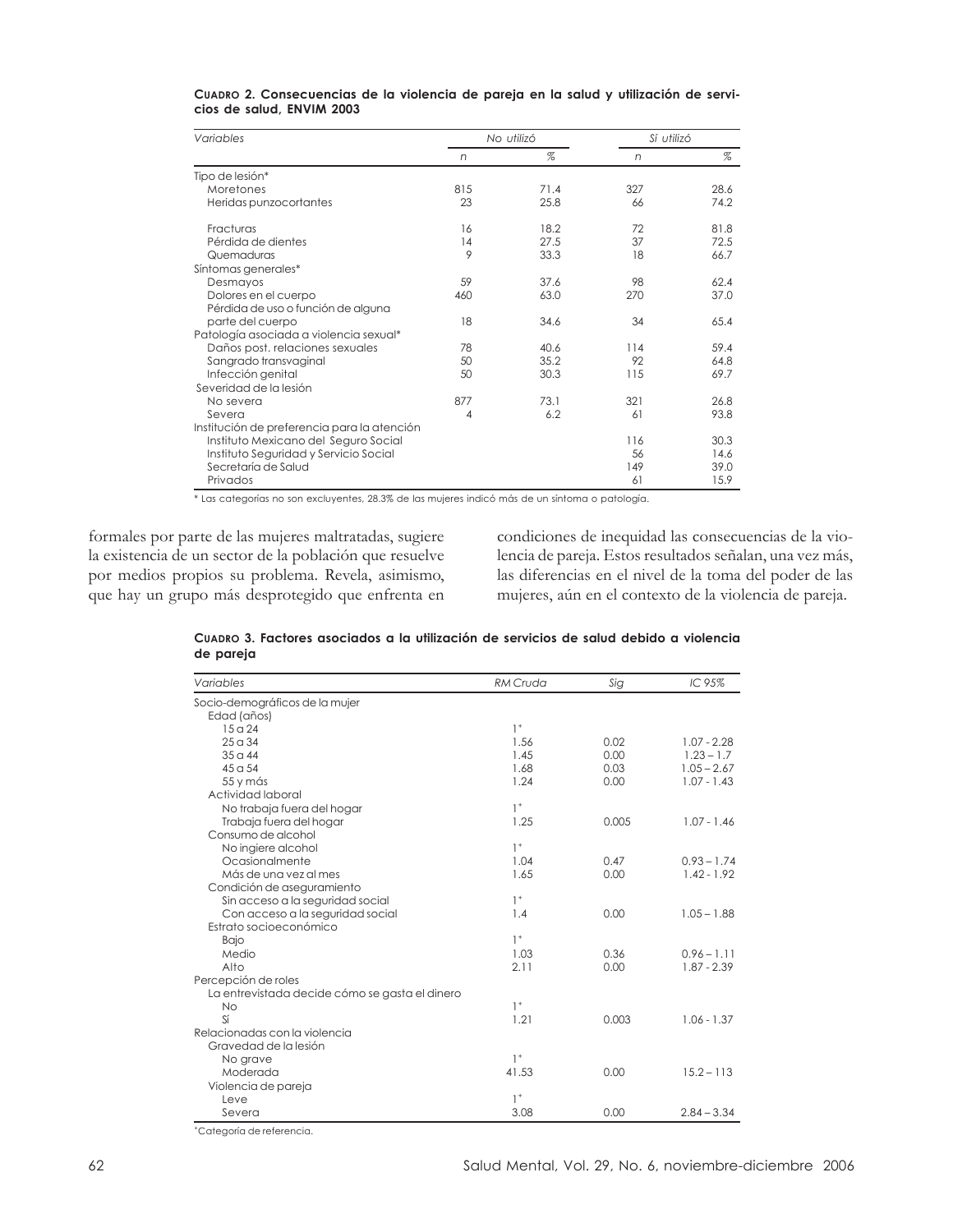| Variables                                      | <b>RMA</b>     | Sig   | IC 95%        |
|------------------------------------------------|----------------|-------|---------------|
| Edad (años)                                    |                |       |               |
| 15a24                                          | $1^+$          |       |               |
| 25a34                                          | 1.57           | 0.01  | $1.9 - 2.06$  |
| $350$ 44                                       | 1.44           | 0.00  | $1.19 - 1.7$  |
| 45 <sub>0</sub> 54                             | 1.64           | 0.00  | $1.23 - 2.19$ |
| 55 y más                                       | 1.18           | 0.00  | $1.06 - 1.33$ |
| Consumo de alcohol de la mujer                 |                |       |               |
| No ingiere alcohol, o sólo ocasionalmente      | $1^+$          |       |               |
| Más de una vez al mes                          | 1.66           | 0.00  | $1.57 - 1.75$ |
| Condición de aseguramiento                     |                |       |               |
| Sin acceso a la seguridad social               | $1+$           |       |               |
| Con acceso a la seguridad social               | 1.36           | 0.00  | $1.14 - 1.61$ |
| Estrato socioeconómico                         |                |       |               |
| Bajo y medio                                   | $1^+$          |       |               |
| Alto                                           | 1.36           | 0.01  | $1.07 - 1.76$ |
| Violencia de pareja                            |                |       |               |
| Leve                                           | $1^+$          |       |               |
| Severa                                         | $\overline{2}$ | 0.00  | $1.89 - 2.12$ |
| Percepción de roles                            |                |       |               |
| La entrevistada decide cómo se gasta el dinero |                |       |               |
| <b>No</b>                                      | $1^+$          |       |               |
| Si                                             | 1.37           | 0.002 | 1.09-1.66     |

**CUADRO 4. Modelo ajustado de variables asociadas con la utilización de servicios de salud debido a violencia de pareja, ENVIM 2003**

\*RMA: Razones de momios ajustadas por las variables contenidas en el cuadro. Los intervalos de confianza al 95% fueron calculados con errores estándar robustos ajustados por «clustering» (institución). + Categoría de referencia.

Bondad de Ajuste Pearson Chi<sup>2</sup> 96.32; p=0.23

El hecho de haber encontrado una relación entre el consumo de alcohol de la mujer y la mayor utilización de los servicios de salud, se debe más que a una asociación directa, a que en el modelo se incluye la severidad de la violencia ( 18, 25). Lo mismo ocurre con el consumo del alcohol en la pareja (13).

Con relación a las limitaciones de este estudio, es necesario considerar los siguientes aspectos. 1) Se trata de un estudio transversal con las limitaciones inherentes al diseño, como el problema de la ambigüedad temporal. 2) El tipo de población a la que se dirigió el estudio, usuarias de servicios de salud públicos, deja fuera a las mujeres con menores recursos y a otras de estratos socioeconómicos altos (9), por lo que, de existir sesgo, no se sabe con precisión el sentido del mismo. 3) La estructuración de la pregunta sobre la utilización de servicios de salud y el tipo de lesión, no permitió saber en cuántas ocasiones diferentes las mujeres emplean servicios de salud formales. 4) La forma en la que se midió el consumo de alcohol, a partir del autoreporte, no permite dar cuenta de los patrones de consumo del mismo.

Un punto que hay que destacar es la dificultad de las mujeres maltratadas para informar sobre el problema al personal que las atiende, sobre todo si consideramos que las causas para no hacerlo coinciden con lo documentado por otros autores (2, 4). Destaca el hecho de que las mujeres perciben al personal de salud como desinteresado en su problema, lo que les produce la sensación de que su necesidad de atención se toma a la ligera. Con base en los resultados del estudio se pueden señalar algunas de las dificultades que enfrenta la aplicación de la normatividad mexicana (5):

- El bajo porcentaje de mujeres con algún tipo de lesión o daño por maltrato que usan los servicios de salud. Se requieren nuevas estrategias para su detección, que deberán rebasar el ámbito de los servicios de salud.
- La solicitud de los servicios de salud está supeditada a la gravedad de las lesiones ocasionadas, al limitarse a la salud física y dejar fuera todo lo relacionado con la salud mental u otro tipo de secuelas.
- La poca o nula participación del personal de salud en la atención de este problema, aunada a la falta de confianza, especialmente en el médico, dificulta su detección y por consecuencia su notificación.

Por último, es fundamental desarrollar investigaciones que incluyan los daños a la salud mental, como consecuencia y como causa del problema. Es necesario definir el papel que debe desempeñar el sector salud tanto en la prevención, como en las respuestas a las necesidades de las victimas de la violencia. Análisis contextuales darían un equilibrio a la participación del sector salud, sin circunscribir el problema al aspecto médico, enfatizando la participación intersectorial con visión multidisciplinaria y definiendo acciones y compromisos claros (6).

# **REFERENCIAS**

1. ALLEYNE G: Prevención de la violencia: compromiso para OPS. Reflexiones del Director Rev. Panam Salud Pública. *Pan Am J Public Health,* 5(4/5):1, 1999.